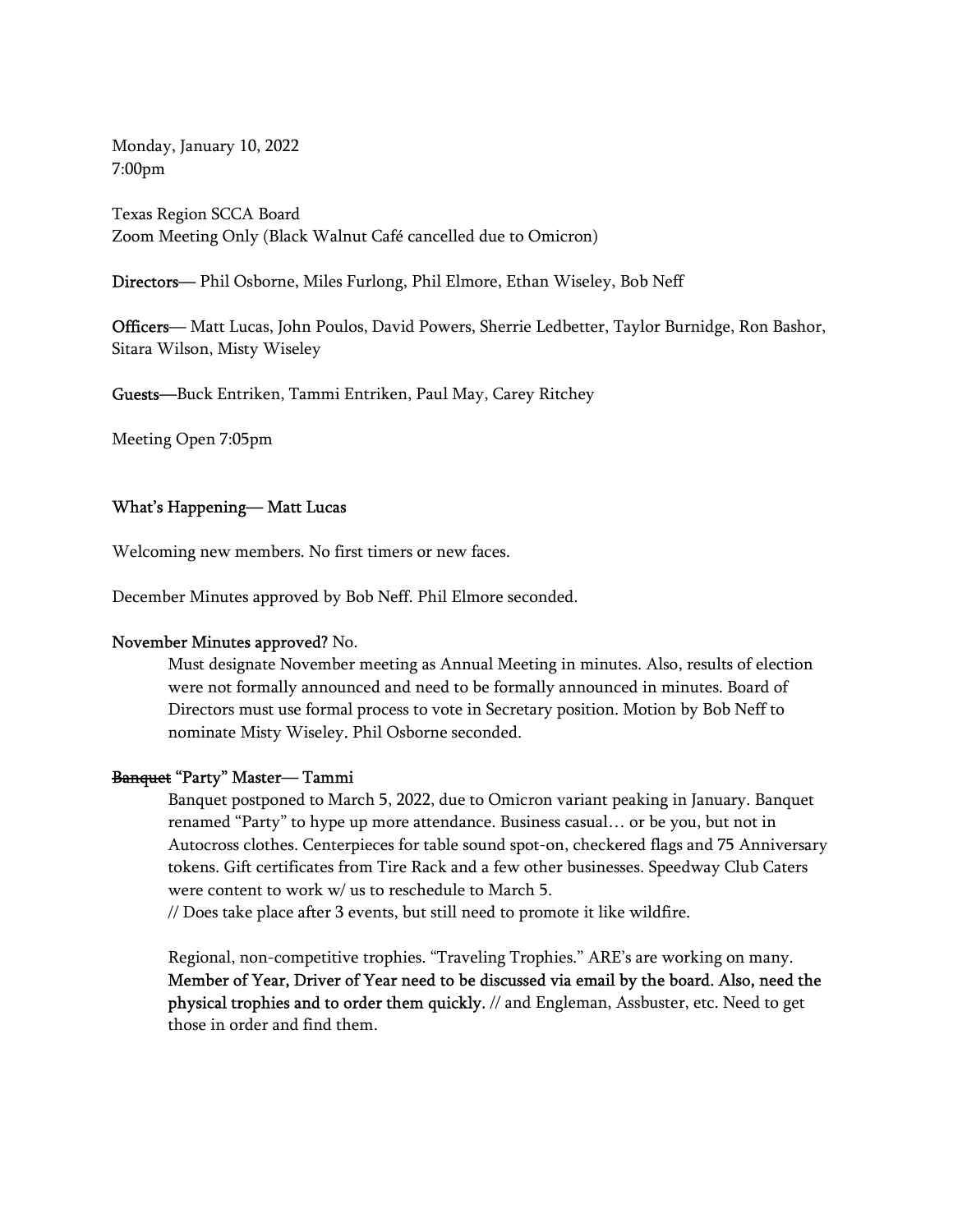National Convention— Registration for is OPEN. January 21-28, 2022. Free. Virtual. Recordings of sessions available if you are registered. Glanced over Convention offerings day by day to spark interest. Bob Neff advises to email our Region of this virtual event. Post on social media(s)…

Monthly Meeting Content— Stagnant? How to get the knowledge of each event out efficiently or more creatively? What should we be talking about in these meetings? 5 minutes per discipline = 35 minutes for ARE Updates. Agenda emailed prior to meeting? Adding… social media, merchandise, logo to discussion.<br>Web Page— Taylor

Main focus has been organizing background items using logic along with removing strange glitches. Data architecture/organization leading to more unified look to website. With this organization finalized… he can move to exploring different website themes to modernize site, ie layout, fonts, backgrounds, etc. A lot more going on than meets the eye behind the scenes. Adding a "Next Event Banner" suggested. Link to Track Night of America Texas Region dates suggested.

Treasurer's Report— Sherrie Ledbetter<br>Everything is close to all paid out. Made money for the year. Issue with National Office was taken care of. Time Trial and Road Race had a loss at last events. Need outstanding expenses turned in for taxes. Outstanding expenses: Zoom bills for sure. Will send out updated yearly financials. Negative cash bucket? Confident in net number. 10% of cash flow goal—

this year was 7% during a pandemic. Nice. 3% if full blown banquet included. Still, not bad for a pandemic year.

# Requesting ARE's send final budgets for 2022.

## Rally Report— John Poulos

Season has already begun with a Rally School this past Saturday (25+ attended including a sprinkle of National members) and a social, "Back to Basics" rally this Saturday. 10+ events for a bustling rally year. Matt requested Rally Archives link for website. John has a convention slot titled "The Full Spectrum of RoadRally" at 8am on January 28.

## Club Race— Sitara Wilson

75 entries for opening day of season; projecting 90+ even with minor up in price. Pulling Nov Event from ECR and possibly moving to MSR. Club Race Meeting at 6pm on Mondays just before this meeting. Anjelica is Volunteer SCCA Worker Liaison— Crash Fire School, database, etc. More links for maintenance needed.

Crazy Idea! "Thinking of ONE-page social media with groups involved for disciplines. Simplify. Want to increase activity. This should be seriously thought about.

Need a dedicated, single-point person to manage all social media. One Facebook. One Instagram. Groups in addition. Posting event info in one place. Simplify.